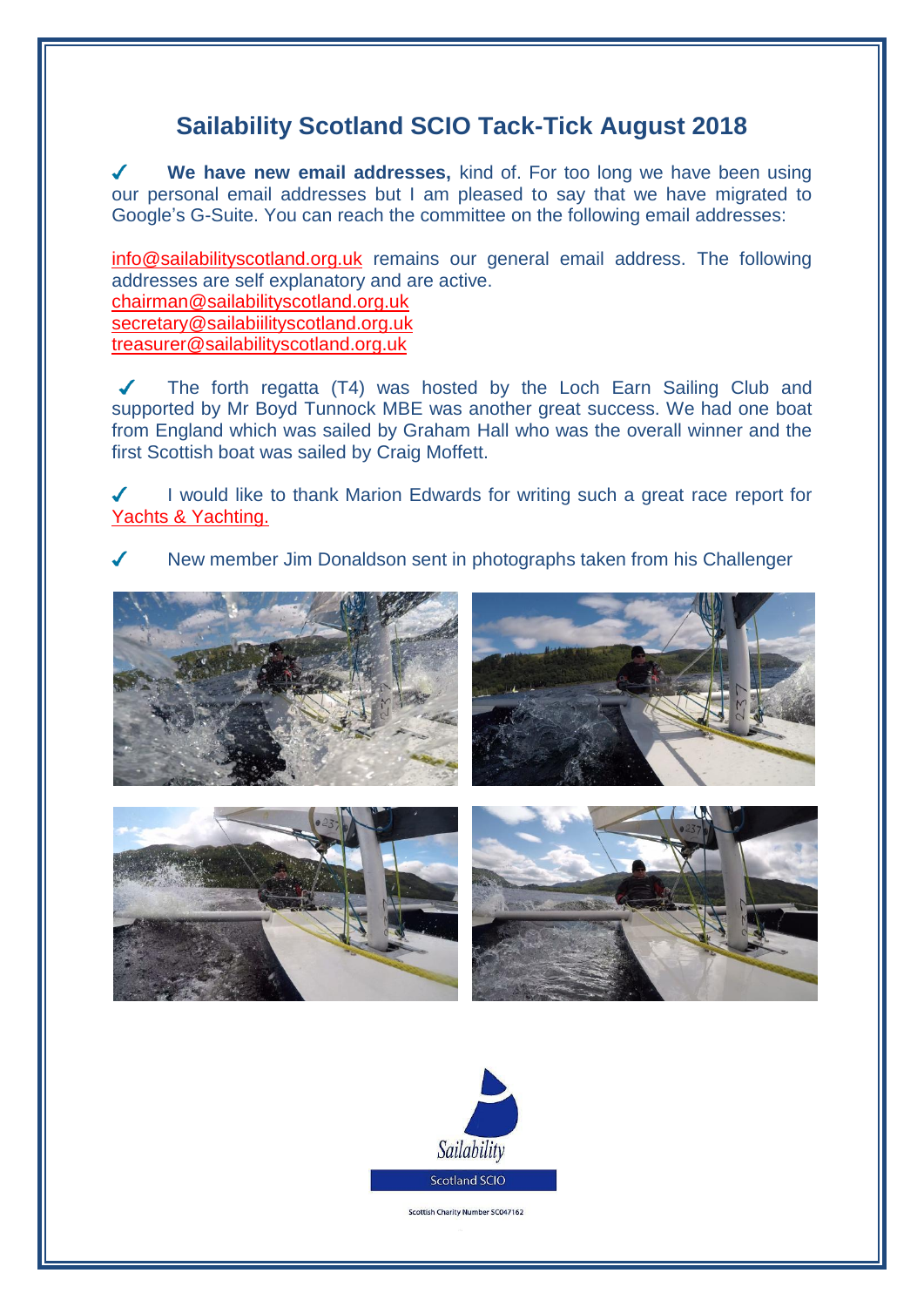The next regatta, **T5** is being hosted by **Clyde Cruising Club** on the weekend 25/26 August. Please drop me a line at [info@sailabilityscotland.org.uk](mailto:info@sailabilityscotland.org.uk?subject=I) if you intend to be racing, as having an idea on how many people might be there will really help with budgeting. If you are a member of Sailability Scotland SCIO or CCC then we will reimburse your entry fee courtesy of Mr Boyd Tunnock MBE.

 $\checkmark$ If you need a boat to race in any travellers or weekend events through the year, there is a possibility to 'hire' one for the weekend at a cost of £10 plus transportation to the regatta and back.

## [Request a boat](mailto:info@sailabilityscotland.org.uk?subject=T5%202018%20-%20Request%20a%20Boat)

September sees the T6, the final regatta of the series, being hosted by  $\sqrt{2}$ Lochaber Yacht Club. Your committee is exploring the idea of helping with towing costs as we appreciate it is a long way north. Please register your interest before the end of August if you would like to be [considered for assistance.](mailto:info@sailabilityscotland.org.uk?subject=Towing%20Assistance)

 $\boldsymbol{J}$ We currently have four Challengers available for members to use and they are constantly being upgraded by Duncan, Alex and Ronnie. If you have an issue with a Challenger, these are the chaps to speak to and they usually attend the regattas.

Have you thought about racing further afield? Would you like to race in England or Wales next year? [Register your interest.](mailto:info@sailabilityscotland.org.uk?subject=Race%20Away)

 $\boldsymbol{J}$ If you would like to contact [Sailability Scotland SCIO](http://www.sailabilityscotland.org.uk/contact_us.html) you can send an email to [info@sailabilityscotland.org.uk](mailto:info@sailabilityscotland.org.uk?subject=Contact)

## \* \* \* **Challenger for sale** \* \* \*

Moira Campbell is selling a Challenger and you can find details of the boat in [Boats](https://www.boatsandoutboards.co.uk/Trimaran/white-formula-challenger/228518#.W266FjNKayQ.facebook)  [and Outboards.](https://www.boatsandoutboards.co.uk/Trimaran/white-formula-challenger/228518#.W266FjNKayQ.facebook)

 $\mathcal{L}$ Finally for this issue is article by Marion who comes up to Scotland with Graham:

## **Daisy's Scottish Travels: Summer 2018** *by* Marion Edwards

**Daisy (and Graham Hall) first raced in Scotland in 2009** and since then they (and me) have returned for two or three regattas each year and this year was no different. You may have read the official reports of [SOCC](https://www.yachtsandyachting.com/news/206707/Scottish-Challenger-Championship-at-Solway) and [Loch Earn](https://www.yachtsandyachting.com/news/208038/Sailability-Scotland-Challengers-at-Loch-Earn) but official reports never tell the whole story.



Scottish Charity Number SC047162